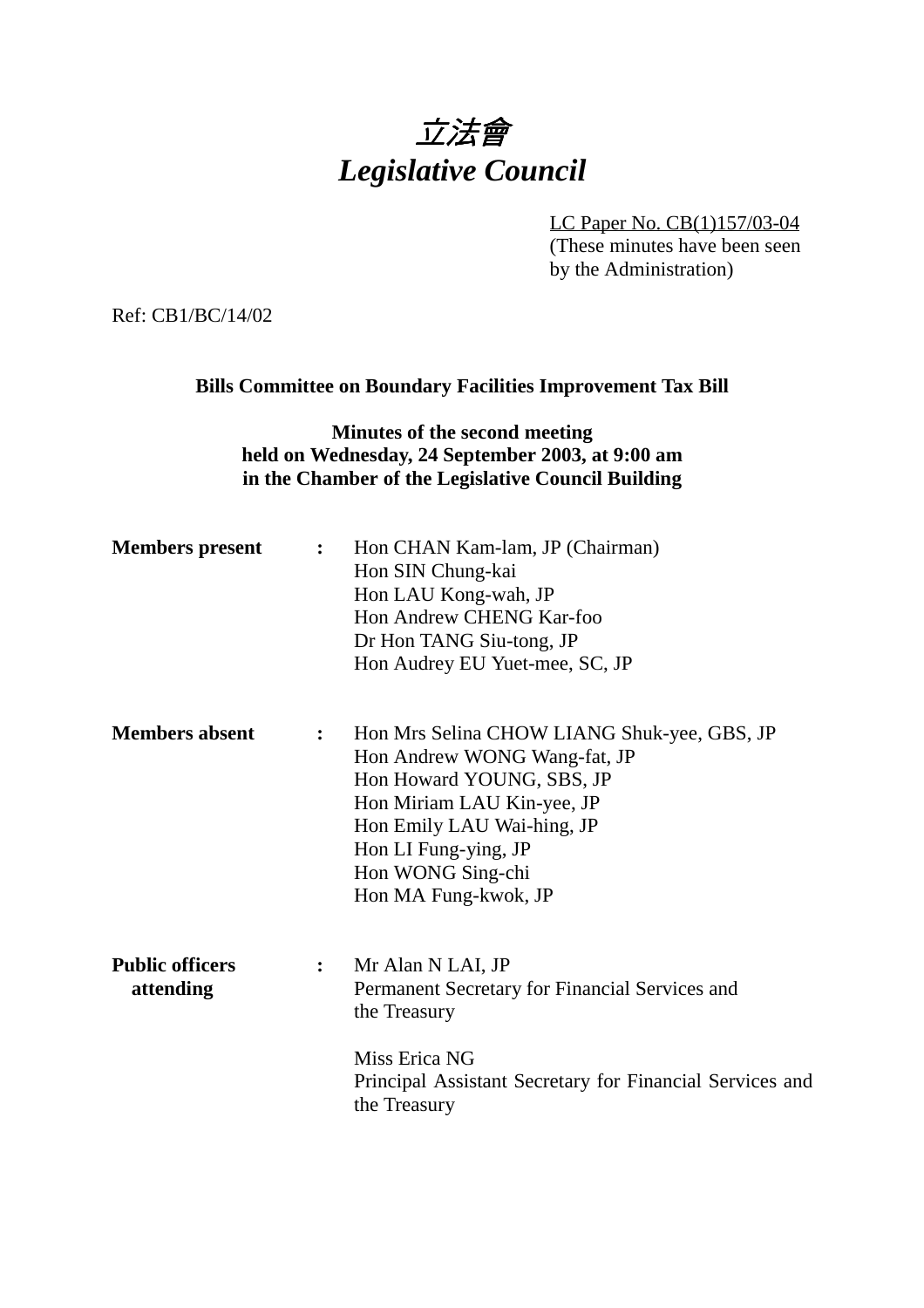Mr Edward MAK Assistant Secretary for Financial Services and the Treasury

Miss Lilian PO Assistant Treasury Officer (Revenue Division) for Financial Services and the Treasury

Mr Alan K M CHU Principal Assistant Secretary for Security

Mr Patrick CHAN Principal Assistant Secretary for the Environment, Transport and Works

Mr Stephen M K IP Assistant Commissioner for Transport, Transport Department

Mr LEE Man-ho Chief Transport Officer, Transport Department

Mr Francis H P LIU Acting Assistant Director, Marine Department

Mr Adam Y W LAI General Manager/Services, Marine Department

Mr CHENG Kim-fung Senior Assistant Law Draftsman, Department of Justice

 **invitation**

Attendance by : Miramar Hotel & Investment Company Limited

Mr CHOW Lap-hang, Joey Marketing and Sales Manager

Barwil Agencies Limited

Mr LEUNG Kwok-yuen, Francis General Manager Operations

Organization of Hong Kong Drivers

Mr IP Wai-chi Chairman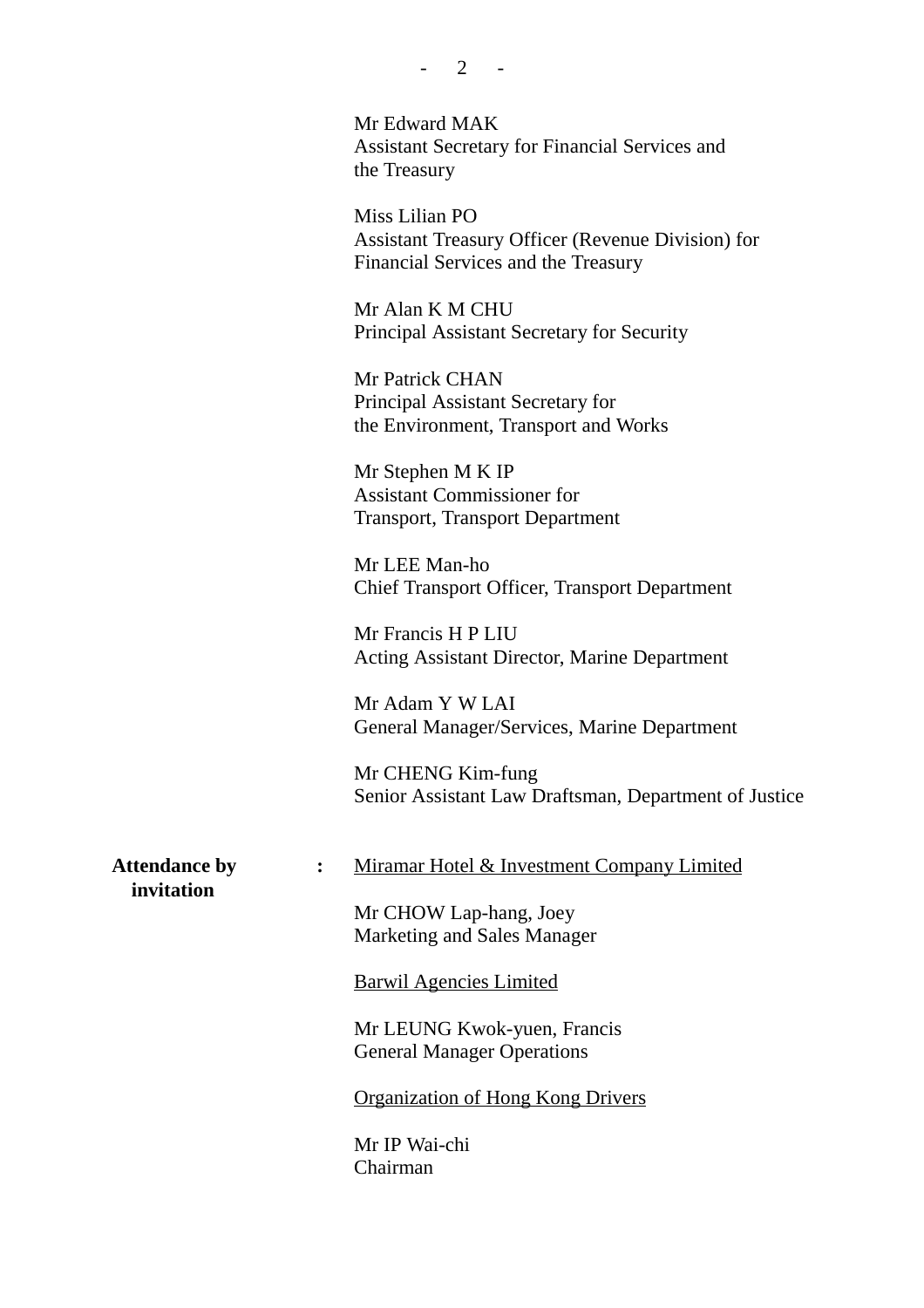$- 3 - -$ 

#### Lok Ma Chau China-Hong Kong Freight Association

Mr CHAING Chi-wai Chairman

Mr CHOI Hon-yim 公關

Hong Kong Container Drayage Services Association Limited

Mr Clarence WONG Chairman

Associated Tourist Coach Limited

Mr Ricky LO S W Manager

Mr Vincent TSE H M Sales Manager

Hong Kong Wing Shun Transportation & Trading **Company** 

Mr WONG Chun-cheong 董事總經理

Hoi Tai Tours Limited

Mr IP Chi-hoi **Director** 

Dalia Tour Agency Limited

Mr LUI Kam-leung President

中港私家車主協會

Mr HAU Kin-chun President

Mr NGAI Hon-shun Vice-Chairman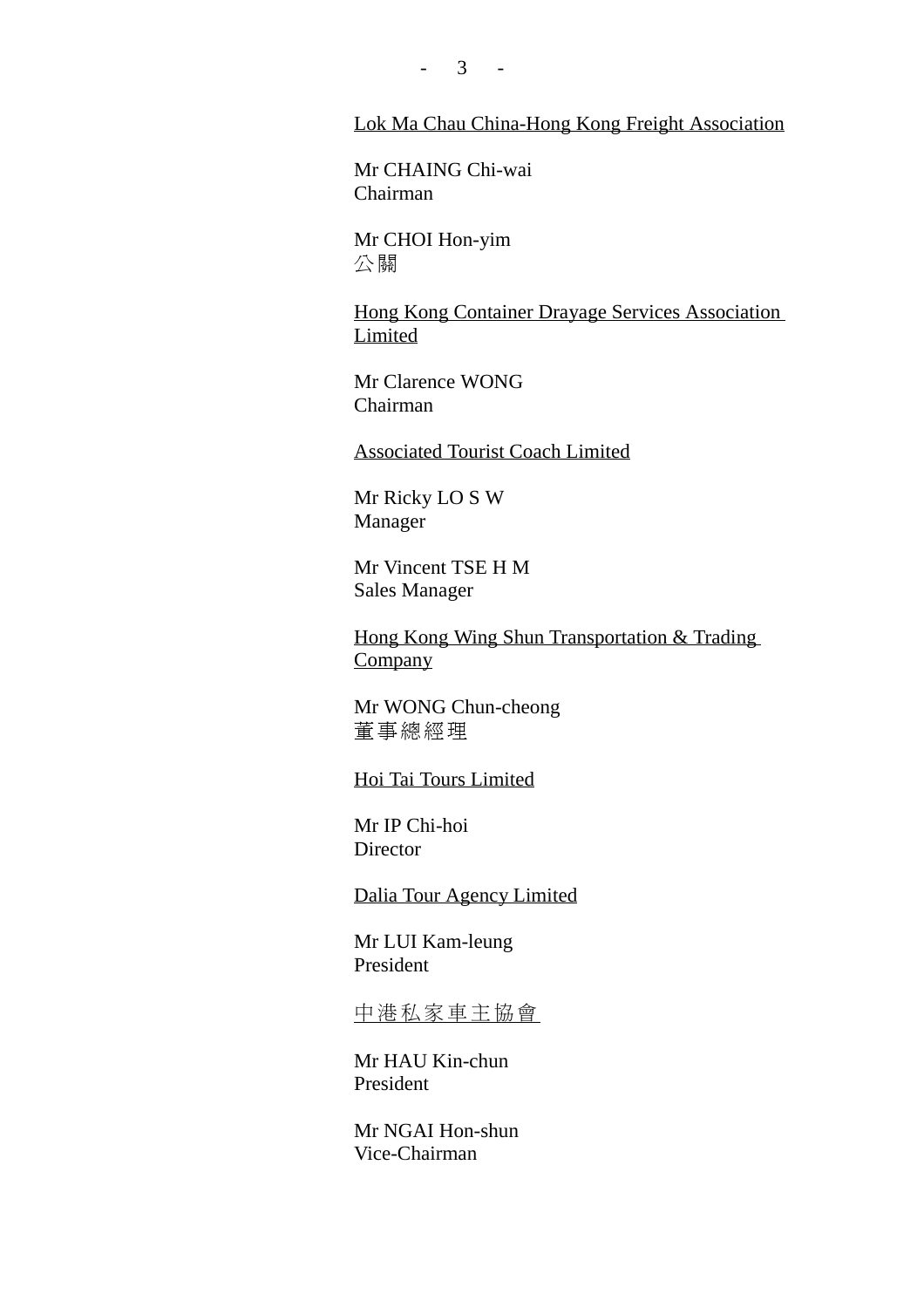$- 4 -$ 

Hong Kong Guangdong Boundary Crossing Bus Association

Mr CHOW Hing-wong Chief Secretary

Public Omnibus Operators Association Limited

Mr YEUNG Wai-hung Chairman

Mr WONG Leung-pak Vice-Chairman

Kowloon Canton Railway Corporation

Mr Samuel LAI Senior Director, Finance and Management

Mr Y T LI Director, East Rail

The Sino-Hong Kong Private Cars' Rights Association

Mr PAK Ho-tsuen Chairman

Mr WONG Charn-kwan **Director** 

粵港私家車協會

Mr TSE Long 籌委會召集人

| <b>Clerk in attendance</b> | Ms Anita SIT                   |
|----------------------------|--------------------------------|
|                            | Chief Assistant Secretary (1)6 |

**Staff in attendance :** Miss Anita HO Assistant Legal Adviser 2

> Mr Matthew LOO Senior Assistant Secretary (1)3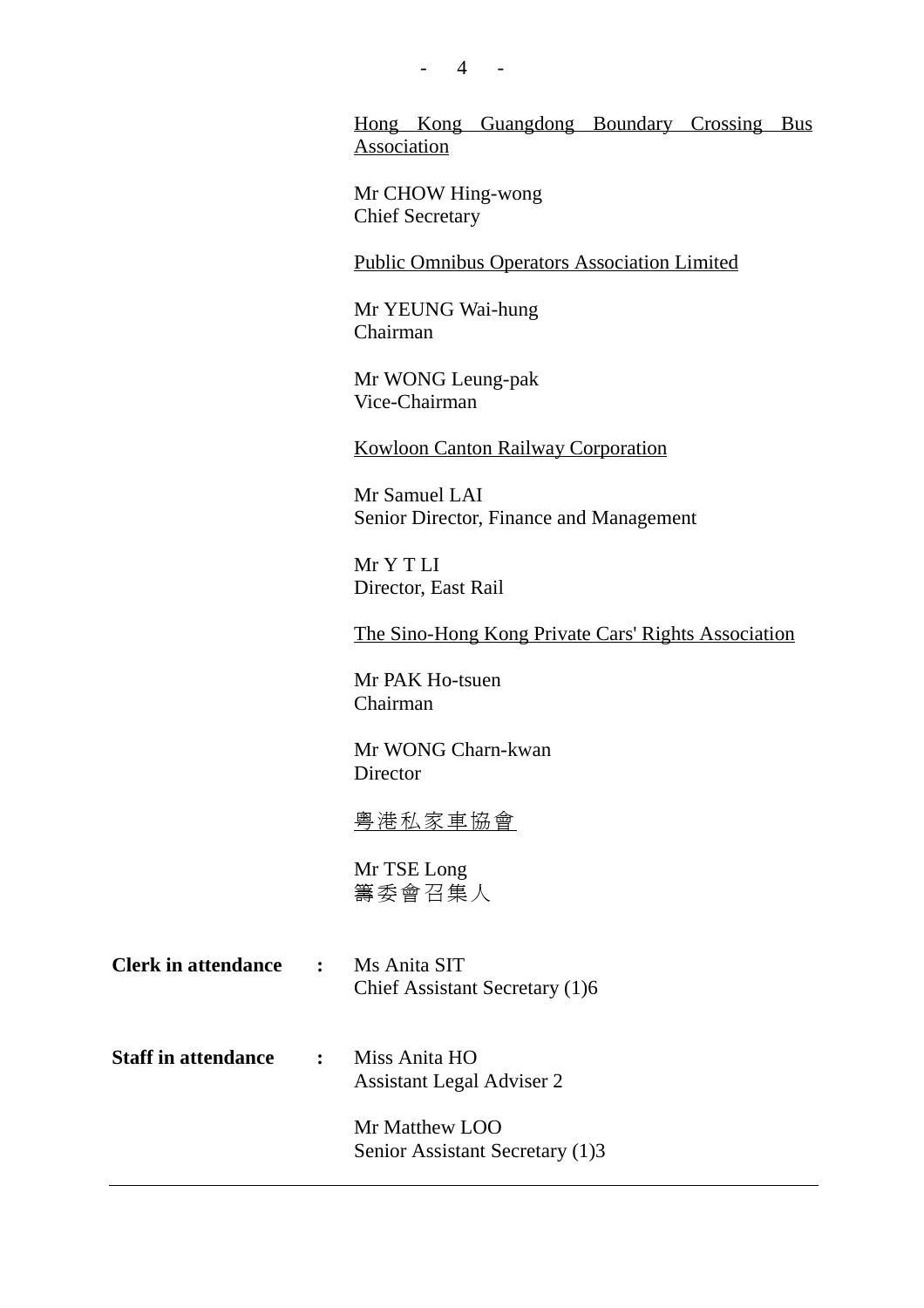- 5 -

#### **I Confirmation of minutes of meeting**

LC Paper No.  $CB(1)2248/02-03$  - Minutes of meeting on 2 July 2003

The minutes of the first meeting held on 2 July 2003 were confirmed.

# **II Briefing by the Administration on Boundary Facilities Improvement Projects**

2. With the aid of visual presentation equipment, the Administration briefed the Bills Committee on various boundary facilities improvement projects.

(*Post-meeting note:* The powerpoint presentation notes (LC Paper No.  $CB(1)2505/02-03(01))$  tabled at the meeting were issued to members vide LC Paper No. CB(1)2505/02-03 on 25 September 2003.)

## **III Meeting with deputations and the Administration**

| LC Paper No. $CB(1)2470/02-03(01)$<br>- Submission from Lok Ma Chau<br>China-Hong Kong Freight Association        |
|-------------------------------------------------------------------------------------------------------------------|
| LC Paper No. CB(1)2470/02-03 (02)<br>- Submission from Dalia Tour Agency<br>Limited                               |
| LC Paper No. CB(1)2470/02-03 (03) - Submission from 中港私家車主協會                                                      |
| LC Paper No. CB(1)2470/02-03 (04) - Submission from Public Omnibus<br><b>Operators Association Limited</b>        |
| LC Paper No. CB(1)2470/02-03 (05) - Submission from Kowloon-Canton<br>Railway Corporation                         |
| LC Paper No. $CB(1)2470/02-03(06)$<br>- Submission from The<br>Sino-Hong<br>Kong Private Cars' Rights Association |
| LC Paper No. CB(1)2470/02-03 (07) - Submission from Mr LI Chun-wah                                                |
| LC Paper No. CB(1)2470/02-03 (08)<br>- Submission from Star Cruises (Hong<br>Kong) Limited                        |
| LC Paper No. CB(1)2470/02-03 (09)<br>- Submission from Hong Kong Liner<br><b>Shipping Association</b>             |
| LC Paper No. CB(1)2470/02-03 (10)<br>- Submission from<br>Pacific<br>East<br>(Holdings) Limited                   |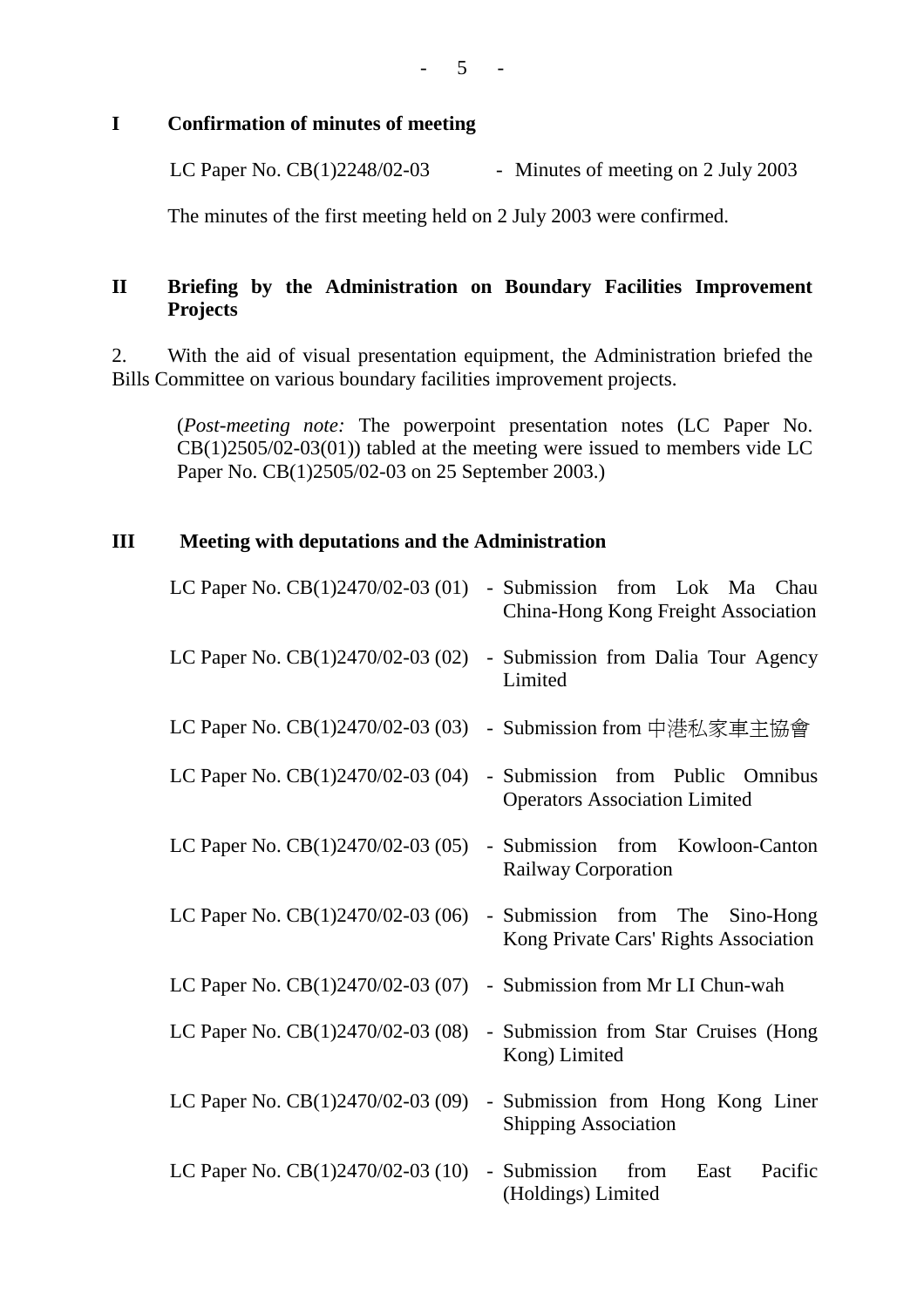|                                    | LC Paper No. $CB(1)2470/02-03(11)$ - Submission from Sinolink Worldwide<br><b>Holdings Limited</b> |
|------------------------------------|----------------------------------------------------------------------------------------------------|
| LC Paper No. $CB(1)2470/02-03(12)$ | - Submission from the Goods Vehicle<br><b>Fleet Owners Association Limited</b>                     |
| LC Paper No. $CB(1)2470/02-03(13)$ | - Submission from Federation of<br>Hong Kong Industries                                            |
| LC Paper No. $CB(1)2470/02-03(14)$ | - Summary of deputations' views and<br>the Administration's response                               |

- 3. The Bills Committee received the views of the following deputations:
	- (a) Miramar Hotel & Investment Company Limited
	- (b) Barwil Agencies Limited
	- (c) Organizations of Hong Kong Drivers
	- (d) Lok Ma Chau China-Hong Kong Freight Association
	- (e) Hong Kong Container Drayage Services Association Limited
	- (f) Associated Tourist Coach Limited
	- (g) Hoi Tai Tours Limited
	- (h) Dalia Tour Agency Limited
	- (i) ㆗港私家車主協會
	- (j) Hong Kong Guangdong Boundary Crossing Bus Association
	- (k) 粵 私家車協會
	- (l) Public Omnibus Operators Association Limited
	- (m) Kowloon-Canton Railway Corporation
	- (n) The Sino-Hong Kong Private Cars' Rights Association

4. The Bills Committee also noted the summary of deputations' views and the Administration's response (position as at 23 September 2003) tabled at the meeting.

(*Post-meeting note:* The summary of deputations' views and the Administration's response (position as at 23 September 2003) (LC Paper No. CB(1)2505/02-03(02)) were issued to members vide LC Paper No. CB(1)2505/02-03 on 25 September 2003.)

#### **IV Meeting with the Administration**

| LC Paper No. $CB(1)2470/02-03(15)$ | - List of follow-up actions to be taken<br>by the Administration pursuant to the<br>discussion on 2 July 2003 |
|------------------------------------|---------------------------------------------------------------------------------------------------------------|
| LC Paper No. $CB(1)2470/02-03(16)$ | - Administration's response to the<br>issues arising from the discussion on<br>2 July 2003                    |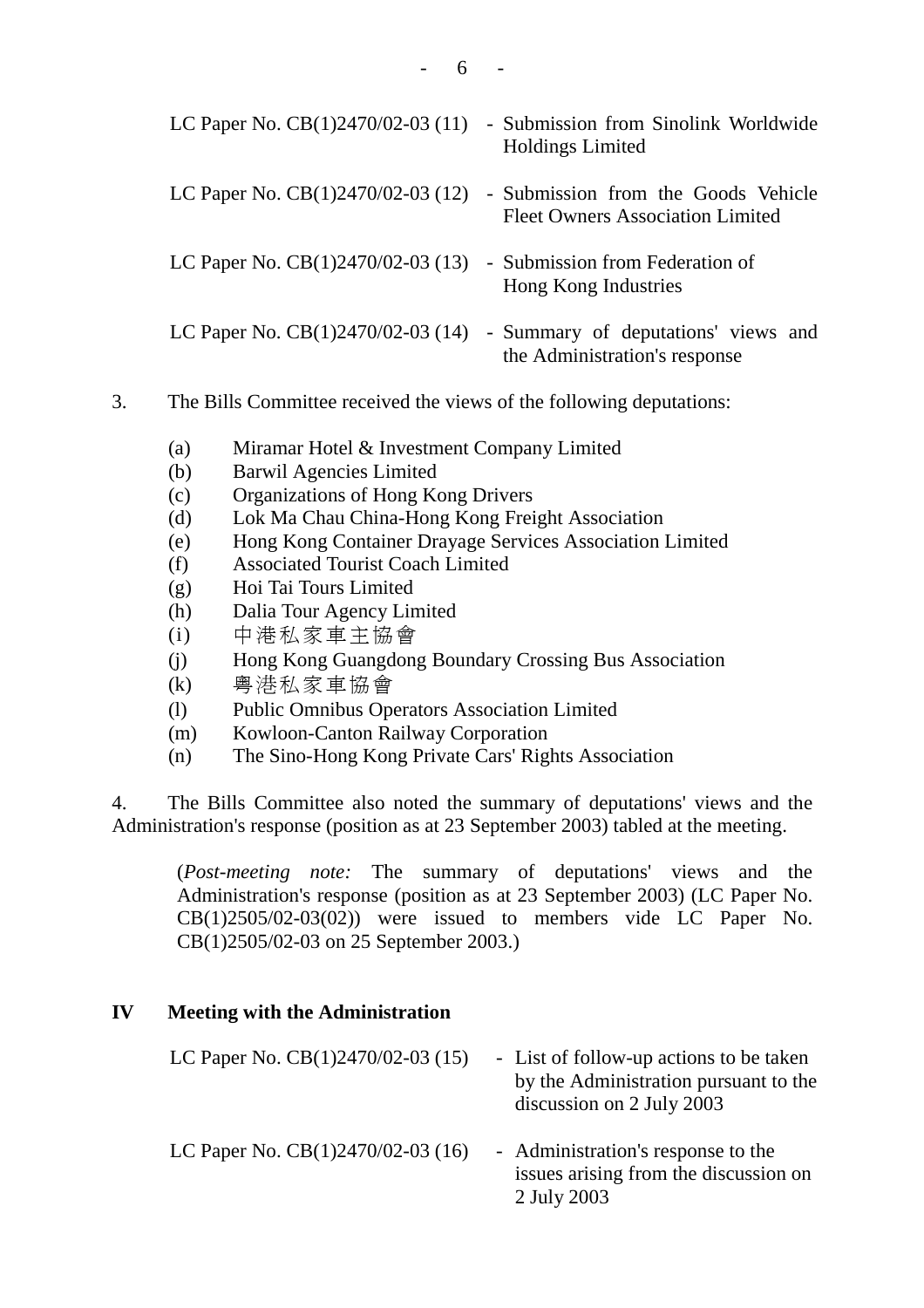5. At the meeting, members requested the Administration to take the following follow-up actions -

- (a) To explicate the improvements that can be achieved upon completion of the various boundary facilities improvement projects. The information should illustrate the expected improvements for crossboundary passengers/vehicles using different transport modes during busy hours and the extent of improvements corresponding to different milestone dates;
- (b) To provide overseas examples of taxes and charges similar to the Boundary Facilities Improvement Tax (BFIT);
- (c) To conduct a detailed survey and analysis on the impact of BFIT on the cross-boundary passenger flow of the East Rail and the fare income of the Kowloon-Canton Railway Corporation (KCRC), so as to enable a realistic assessment of the additional revenue that can be generated from BFIT;
- (d) To explain why and how the introduction of BFIT would be consistent with Government's policy on public transport fares if BFIT should result in reduction of fare income of KCRC from cross-boundary passengers and hence the pressure to increase the fares of KCRC's domestic routes. The Administration should provide a scientific analysis with relevant data to support its explanation;
- (e) To provide the paper which was prepared/considered by the then policy bureau and which led to the implementation of separate fare structures for domestic and Mainland travel by KCRC in April 1984; and
- (f) To provide estimates on the resources required for collection and enforcement of BFIT if the on-site collection mode is adopted.

#### **V Any other business**

#### Dates of next meeting

6. The next meeting was scheduled for 23 October 2003 at 10:45 am, subject to the availability of those members not present at this meeting.

(*Post-meeting note*: Notice of the meeting on 23 October 2003 at 10:45 am was issued to members vide LC Paper No. CB(1)4/03-04 dated 30 September 2003.)

7. There being no other business, the meeting ended at 12:05 pm.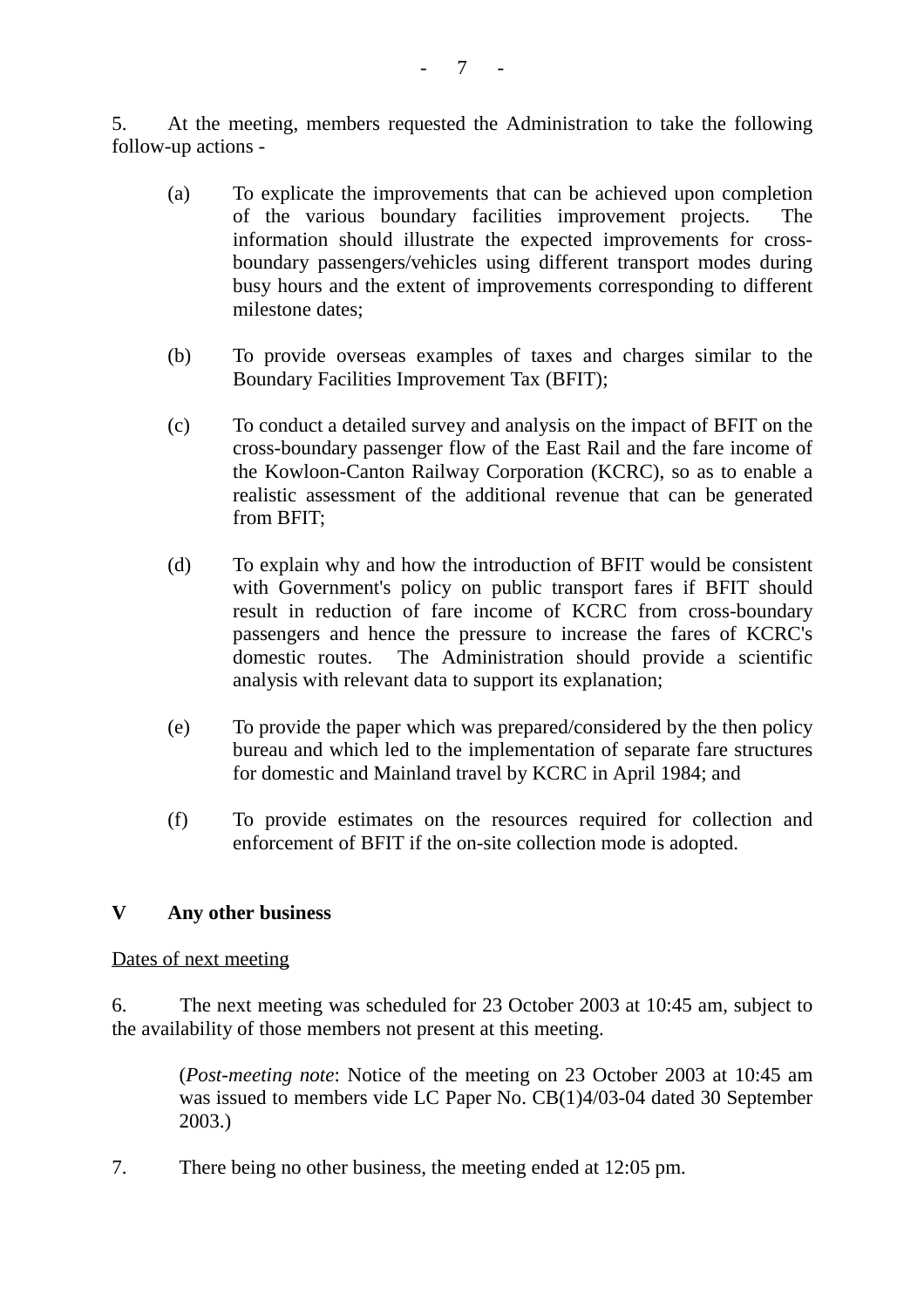8. The index of proceedings of the meeting is at **Appendix**.

- 8 -

Council Business Division 1 Legislative Council Secretariat 24 October 2003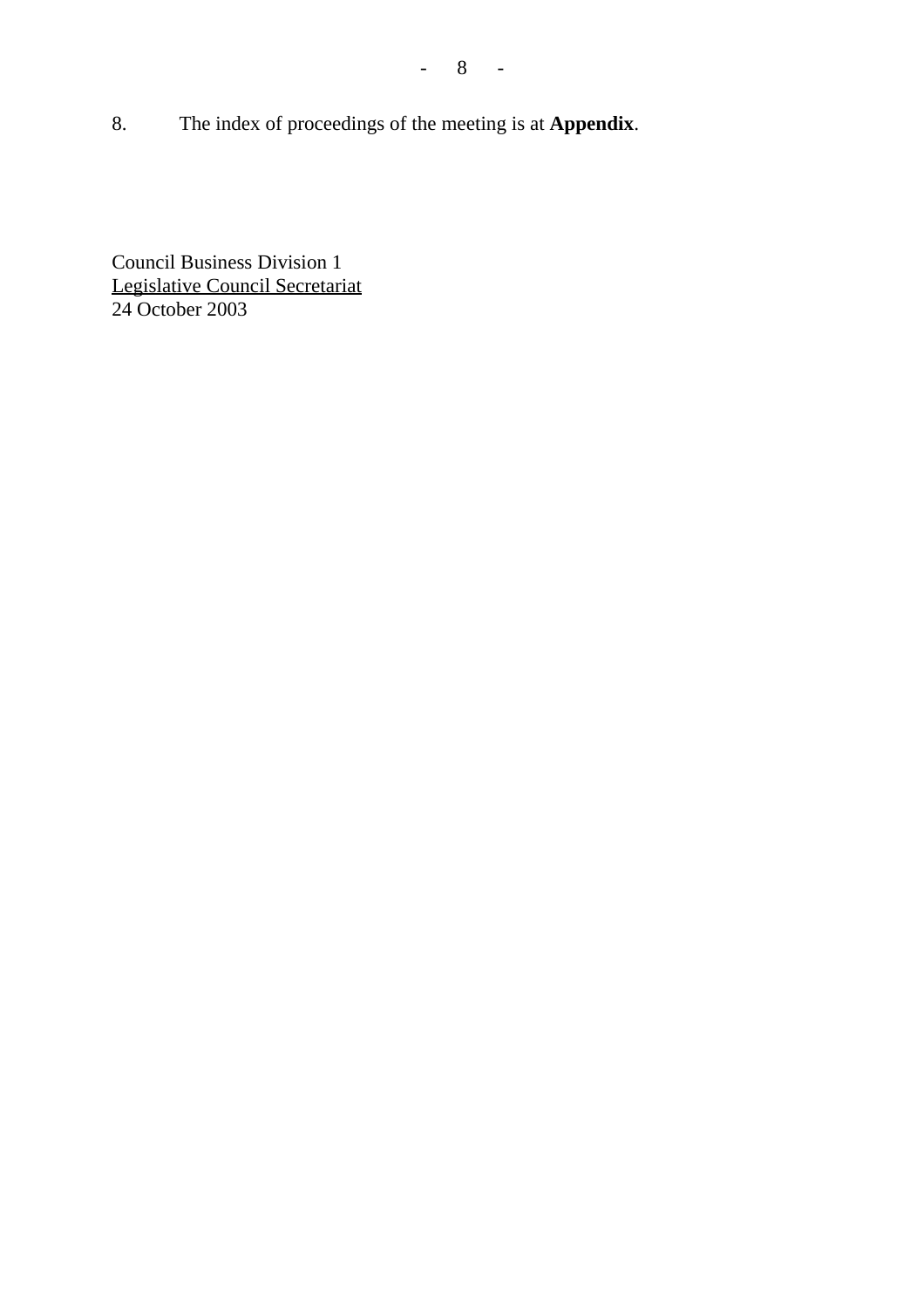# **Appendix**

# **Proceedings of the meeting of the Bills Committee on Boundary Facilities Improvement Tax Bill**

# **Second meeting on Wednesday, 24 September 2003, at 9:00 am in the Chamber of the Legislative Council Building**

| <b>Time marker</b> | <b>Speaker</b>                        | Subject(s)                                                                                                                                            | <b>Action required</b>                                                                             |
|--------------------|---------------------------------------|-------------------------------------------------------------------------------------------------------------------------------------------------------|----------------------------------------------------------------------------------------------------|
| $000000 - 000020$  | Chairman                              | Confirmation of minutes of<br>meeting on 2 July 2003                                                                                                  |                                                                                                    |
| 000021 - 000458    | Chairman                              | Welcoming and introductory<br>remarks                                                                                                                 |                                                                                                    |
| 000459 - 002202    | Chairman<br>Admin                     | Briefing by the<br>Administration on boundary<br>facilities improvement<br>projects                                                                   |                                                                                                    |
| $002203 - 002514$  | Chairman<br>Mr SIN Chung-kai<br>Admin | Waiting times for<br>immigration clearance at<br>different control points upon<br>completion of boundary<br>facilities in 2005-06                     |                                                                                                    |
| $002515 - 002812$  | Chairman<br>Mr Andrew CHENG           | Double taxation for cross-<br>boundary passengers<br>using East Rail if<br><b>Boundary Facilities</b><br><b>Improvement Tax (BFIT)</b><br>was imposed |                                                                                                    |
|                    |                                       | Pricing policy of<br>$\bullet$<br>Kowloon-Canton Railway<br>Corporation (KCRC)                                                                        |                                                                                                    |
| 002813 - 003112    | Chairman<br>Ms Audrey EU<br>Admin     | Clarification on waiting<br>times for immigration<br>clearance upon completion of<br>boundary facilities                                              |                                                                                                    |
| 003113 - 003252    | Chairman<br>Mr SIN Chung-kai<br>Admin | Request for explication on<br>improvements achieved upon<br>completion of boundary<br>improvement facilities                                          | Administration to<br>take the follow-up<br>action set out in<br>paragraph $5(a)$ of<br>the minutes |
| 003253 - 003409    | Chairman                              | Introductory remarks for<br>meeting with deputations                                                                                                  |                                                                                                    |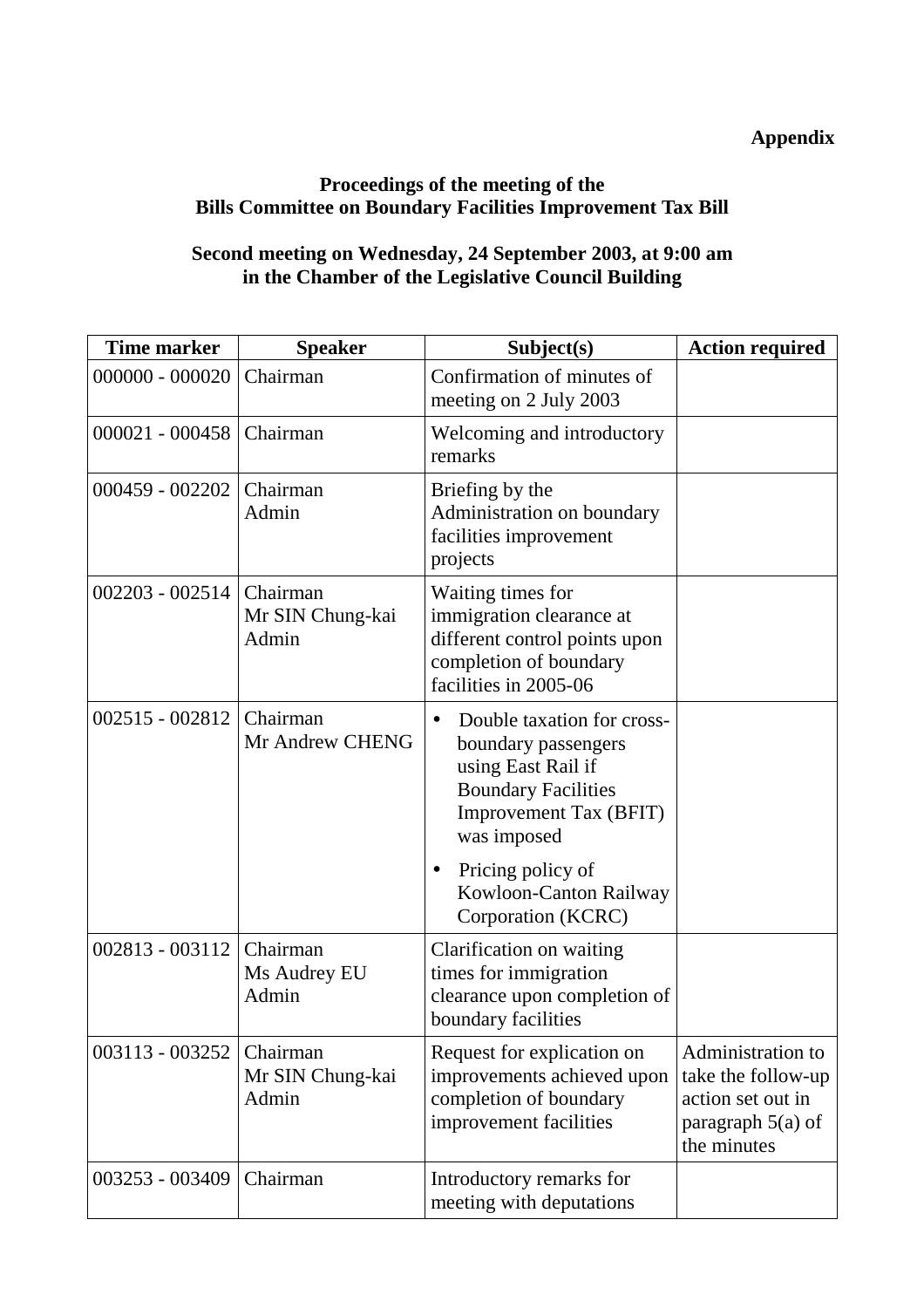| <b>Time marker</b> | <b>Speaker</b>                                                                                       | Subject(s)                                                                                              | <b>Action required</b> |
|--------------------|------------------------------------------------------------------------------------------------------|---------------------------------------------------------------------------------------------------------|------------------------|
| 003410 - 003418    | Chairman                                                                                             | Representatives of Conning<br><b>Shipping Limited absent</b><br>from the meeting                        |                        |
| 003419 - 003731    | Chairman<br>Miramar Hotel &<br><b>Investment Company</b><br>Limited (MH)                             | Views of MH                                                                                             |                        |
| 003732 - 004532    | Chairman<br><b>Barwil Agencies</b><br>Limited (BA)                                                   | Views of BA                                                                                             |                        |
| 004533 - 004631    | Chairman<br>Organization of<br>Hong Kong Drivers<br>(OHKD)                                           | <b>Views of OHKD</b>                                                                                    |                        |
| 004632 - 004810    | Chairman<br>Lok Ma Chau China-<br>Hong Kong Freight<br>Association<br>(LMCCHKFA)                     | <b>Views of LMCCHKFA</b><br>(LC Paper No.<br>$CB(1)2470/02-03(01))$                                     |                        |
| 004811 - 004909    | Chairman<br>Hong Kong<br><b>Container Drayage</b><br><b>Services Association</b><br>Limited (HKCDSA) | <b>Views of HKCDSA</b>                                                                                  |                        |
| 004910 - 004947    | Chairman<br><b>Associated Tourist</b><br><b>Coach Limited</b><br>(ATC)                               | Views of ATC                                                                                            |                        |
| 004948 - 005002    | Chairman                                                                                             | Representatives of Hong<br>Kong Wing Shun<br>Transportation & Trading<br>Company absent from<br>meeting |                        |
| 005003 - 005042    | Chairman<br>Hoi Tai Tours<br>Limited (HTT)                                                           | Views of HTT                                                                                            |                        |
| 005043 - 005449    | Chairman<br>Dalia Tour Agency<br>Limited (DTA)                                                       | Views of DTA<br>(LC Paper No.<br>$CB(1)2470/02-03(02))$                                                 |                        |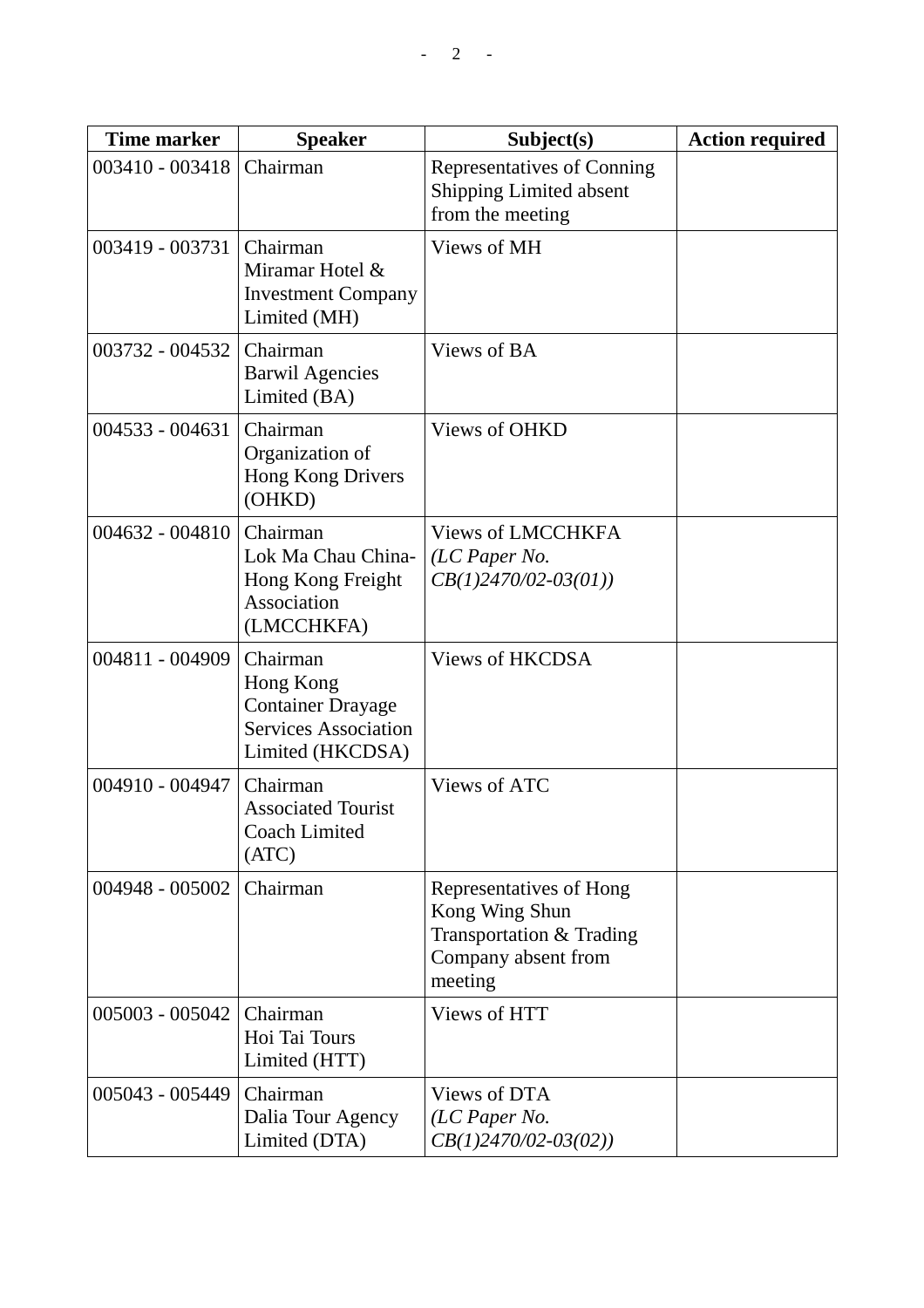| Time marker     | <b>Speaker</b>                                                                                        | Subject(s)                                                                                                                                                            | <b>Action required</b> |
|-----------------|-------------------------------------------------------------------------------------------------------|-----------------------------------------------------------------------------------------------------------------------------------------------------------------------|------------------------|
| 005450 - 005705 | Chairman<br>中港私家車主<br>協會                                                                              | Views of<br>中港私家車主協會<br>(LC Paper No.<br>$CB(1)2470/02-03(03))$                                                                                                       |                        |
| 005706 - 010343 | Chairman<br>Hong Kong<br>Guangdong<br><b>Boundary Crossing</b><br><b>Bus Association</b><br>(HKGBCBA) | <b>Views of HKGBCBA</b>                                                                                                                                               |                        |
| 010344 - 010723 | Chairman<br>粤港私家車協會                                                                                   | Views of<br>粤港私家車協會                                                                                                                                                   |                        |
| 010724 - 011408 | Chairman<br><b>Public Omnibus</b><br>Operators<br><b>Association Limited</b><br>(POOA)                | <b>Views of POOA</b><br>(LC Paper No.<br>$CB(1)2470/02-03(04))$                                                                                                       |                        |
| 011409 - 012013 | Chairman<br><b>KCRC</b>                                                                               | <b>Views of KCRC</b><br>(LC Paper No.<br>$CB(1)2470/02-03(05))$                                                                                                       |                        |
| 012014 - 012242 | Chairman<br>The Sino-Hong Kong<br>Private Cars' Rights<br>Association<br>(SHKPCRA)                    | <b>Views of SHKPCRA</b><br>(LC Paper No.<br>$CB(1)2470/02-03(06))$                                                                                                    |                        |
| 012243 -012249  | Chairman<br>Hong Kong Wing<br><b>Shun Transportation</b><br>& Trading Company<br>(HKWSTT)             | Views of HKWSTT                                                                                                                                                       |                        |
| 012250 - 012333 | Chairman<br><b>HKGBCBA</b>                                                                            | Supplementary views of<br><b>HKGBCBA</b>                                                                                                                              |                        |
| 012334 - 012408 | Chairman<br><b>HKCDSA</b>                                                                             | Clarification on whether all<br>the boundary facilities<br>improvement projects<br>mapped out in<br>Administration's briefing<br>were committed for<br>implementation |                        |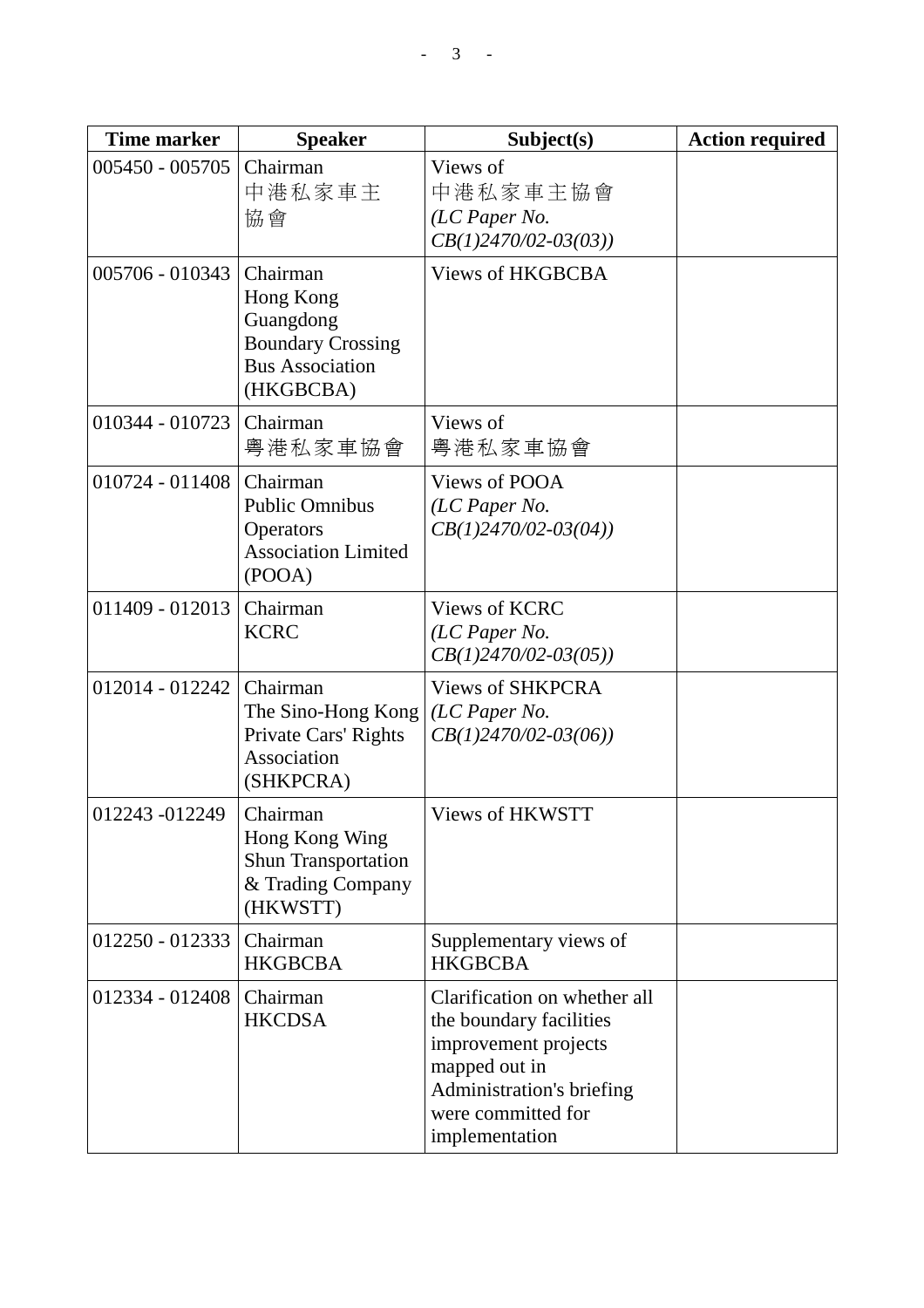| <b>Time marker</b> | <b>Speaker</b>                                      | Subject(s)                                                                                                                                                                                                    | <b>Action required</b> |
|--------------------|-----------------------------------------------------|---------------------------------------------------------------------------------------------------------------------------------------------------------------------------------------------------------------|------------------------|
| 012409 - 013150    | Chairman<br>Admin                                   | Administration's<br>response to deputations'<br>views                                                                                                                                                         |                        |
|                    |                                                     | Administration's<br>explanation on the<br>reasons for proposing<br>off-site collection of<br>BFIT instead of on-site<br>collection                                                                            |                        |
| 013151 - 014052    | Chairman<br>Mr Andrew CHENG<br><b>KCRC</b><br>Admin | <b>KCRC's investment on</b><br>$\bullet$<br>improving KCRC<br>facilities at boundary<br>stations                                                                                                              |                        |
|                    |                                                     | <b>KCRC's survey to gauge</b><br>the possible impact of<br>BFIT on the cross-<br>boundary passenger flow<br>of East Rail and KCRC's<br>fare income                                                            |                        |
|                    |                                                     | Mr Andrew CHENG's<br>view on the need to take<br>into account the impact of<br><b>BFIT</b> on <b>KCRC</b> 's fare<br>income and the resultant<br>pressure on KCRC to<br>increase fares for<br>domestic routes |                        |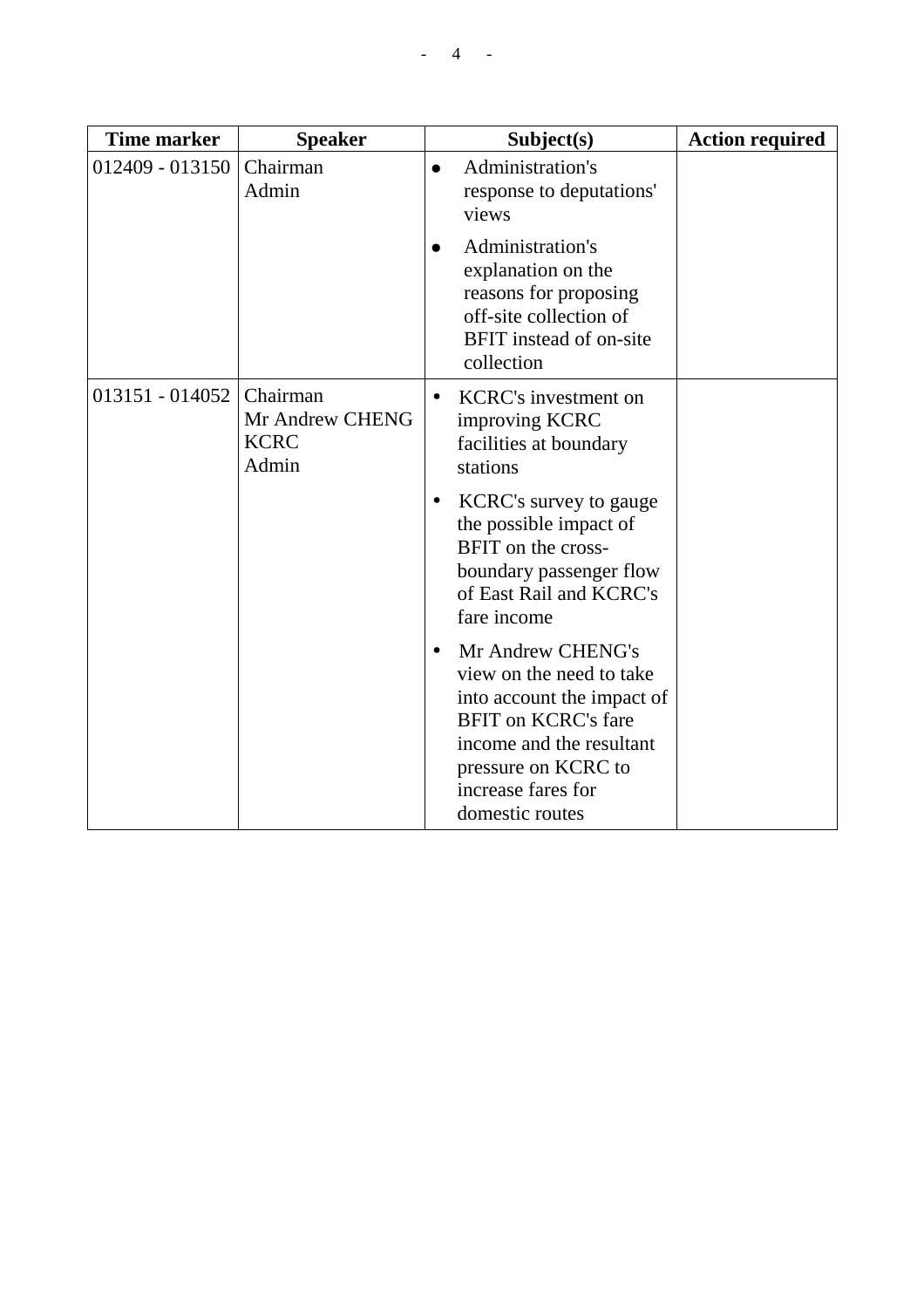| <b>Time marker</b> | <b>Speaker</b>                                      | Subject(s)                                                                                                                                                                                                    | <b>Action required</b> |
|--------------------|-----------------------------------------------------|---------------------------------------------------------------------------------------------------------------------------------------------------------------------------------------------------------------|------------------------|
| 014053 - 015213    | Chairman<br>Mr LAU Kong-wah<br><b>KCRC</b><br>Admin | Mr LAU Kong-wah's<br>$\bullet$<br>enquiry on overseas<br>examples of levying BFIT<br>or similar tax                                                                                                           |                        |
|                    |                                                     | Mr LAU Kong-wah's<br>view on the relationship<br>between BFIT and<br>Government's policy to<br>promote inbound tourism                                                                                        |                        |
|                    |                                                     | Impact of BFIT on fare<br>income and fare structure<br>of KCRC                                                                                                                                                |                        |
|                    |                                                     | Mr LAU Kong-wah's<br>query on the effect of<br>BFIT on cross-boundary<br>passengers using East<br>Rail                                                                                                        |                        |
|                    |                                                     | Administration's response<br>on the effect of BFIT on<br>tourism; whether there<br>was any tax element in<br>East Rail's fare; and how<br>the fare structure of East<br>Rail was determined by<br><b>KCRC</b> |                        |
| 015214 - 020359    | Chairman<br>Mr SIN Chung-kai<br>Admin               | Liability of operators and<br>their agents under<br>clause 22 "Offences"                                                                                                                                      |                        |
| <b>HKGBCBA</b>     | <b>HTT</b>                                          | Interpretation of<br>"operator" in the Bill                                                                                                                                                                   |                        |
|                    |                                                     | Operators being liable to<br>breaches committed by<br>the drivers under their<br>employment                                                                                                                   |                        |
|                    |                                                     | Clause 22 drawn up with<br>reference to equivalent<br>provisions in the Air<br>Passenger Departure Tax<br>Ordinance                                                                                           |                        |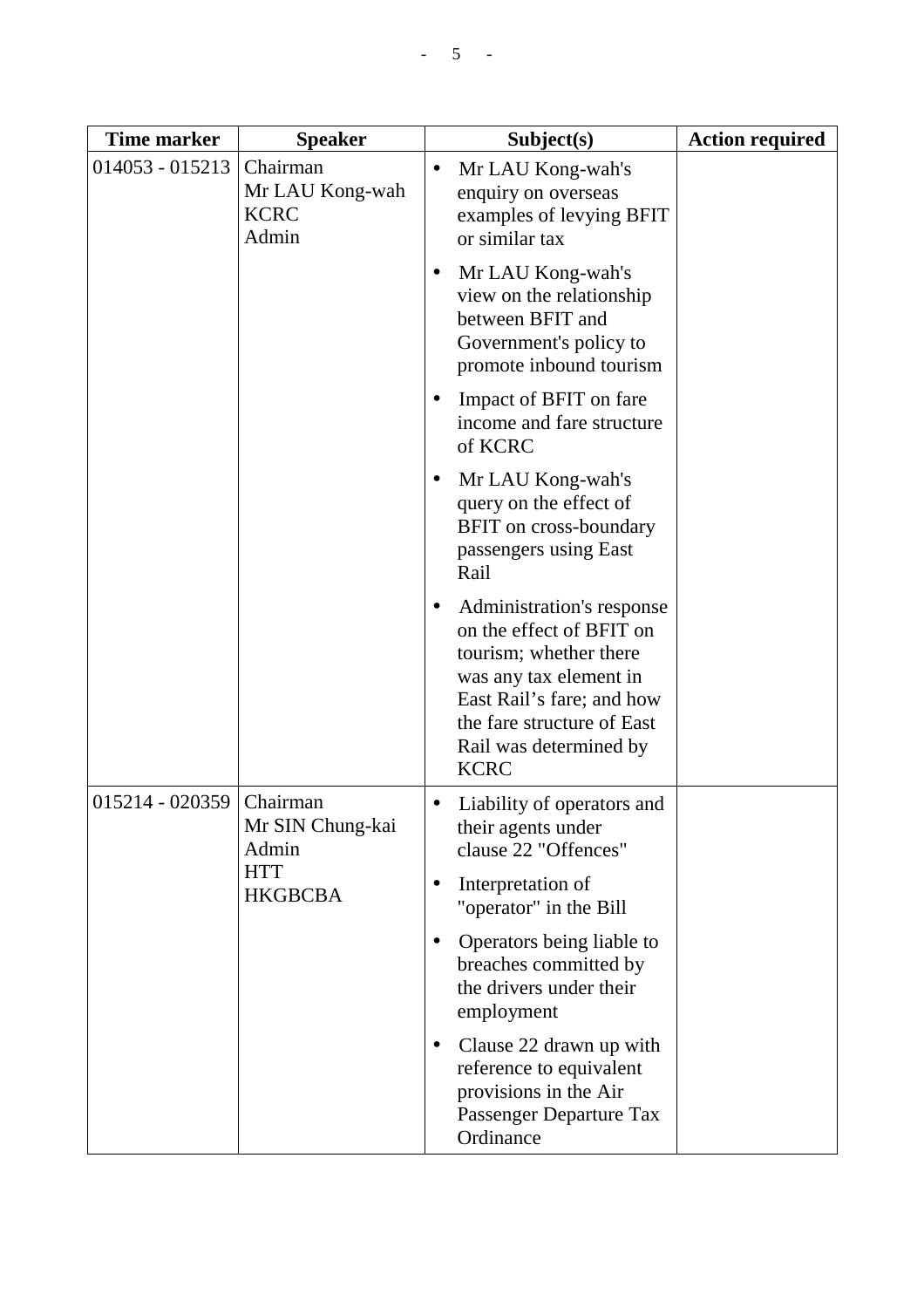| <b>Time marker</b> | <b>Speaker</b>                                                 | Subject(s)                                                                                                                                                                                                                                                                                                                                                              | <b>Action required</b>                                                                             |
|--------------------|----------------------------------------------------------------|-------------------------------------------------------------------------------------------------------------------------------------------------------------------------------------------------------------------------------------------------------------------------------------------------------------------------------------------------------------------------|----------------------------------------------------------------------------------------------------|
| 020400 - 021620    | Chairman<br>Ms Audrey EU<br>Admin                              | Overseas examples of<br>taxes or charges similar to<br><b>BFIT</b><br>Feasibility of collecting<br>BFIT on-site in view of<br>operators' concerns                                                                                                                                                                                                                       | Administration to<br>take the follow-up<br>action set out in<br>paragraph $5(b)$ of<br>the minutes |
|                    |                                                                | Administration's response<br>citing off-site collection<br>being adopted for Air<br>Passenger Departure Tax<br>and Passenger<br>Embarkation Fee, and<br>concurrence of most<br>transport operators about<br>the feasibility of the<br>proposed collection<br>arrangements, albeit their<br>counter-proposals on<br>legal responsibilities and<br>enforcement procedures |                                                                                                    |
|                    |                                                                | Administration's<br>undertaking to continue to<br>discuss with operators the<br><b>BFIT</b> collection<br>arrangements                                                                                                                                                                                                                                                  |                                                                                                    |
| 021621 - 021836    | Chairman<br><b>HKCDSA</b>                                      | Supplementary views of<br><b>HKCDSA</b>                                                                                                                                                                                                                                                                                                                                 |                                                                                                    |
| 021837 - 022055    | Chairman<br><b>OHKD</b>                                        | Supplementary views of<br><b>OHKD</b>                                                                                                                                                                                                                                                                                                                                   |                                                                                                    |
| 022056 - 022155    | Chairman<br><b>HTT</b>                                         | Supplementary views of<br><b>HTT</b>                                                                                                                                                                                                                                                                                                                                    |                                                                                                    |
| 022156 - 022232    | Chairman<br><b>HKGBCBA</b>                                     | Supplementary views of<br><b>HKGBCBA</b>                                                                                                                                                                                                                                                                                                                                |                                                                                                    |
| 022233 - 022315    | Chairman<br><b>LMCCHKFA</b>                                    | Supplementary views of<br><b>LMCCHKFA</b>                                                                                                                                                                                                                                                                                                                               |                                                                                                    |
| 022316 - 022404    | Chairman<br><b>KCRC</b>                                        | Supplementary views of<br><b>KCRC</b>                                                                                                                                                                                                                                                                                                                                   |                                                                                                    |
| 022405 - 022854    | Chairman<br>Mr LAU Kong-wah<br>Mr SIN Chung-kai<br><b>KCRC</b> | <b>KCRC's estimate of the</b><br>impact of BFIT on its fare<br>income and fare structure                                                                                                                                                                                                                                                                                |                                                                                                    |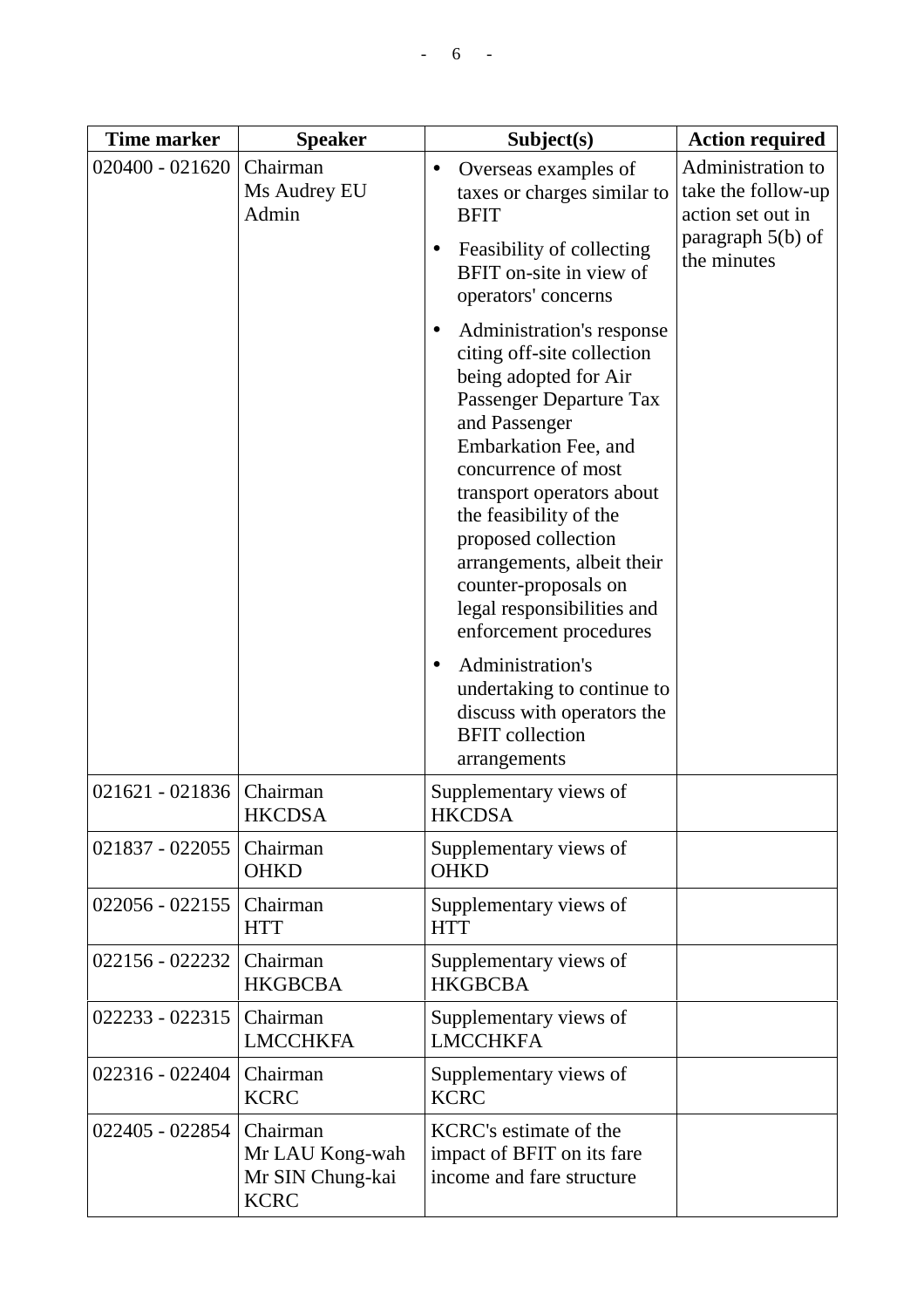| <b>Time marker</b> | <b>Speaker</b>                                                                       | Subject(s)                                                                                                                                                                                                                                                                                                                                                                                                                                                                                                                                                                                                                                                                          | <b>Action required</b>                                                                             |
|--------------------|--------------------------------------------------------------------------------------|-------------------------------------------------------------------------------------------------------------------------------------------------------------------------------------------------------------------------------------------------------------------------------------------------------------------------------------------------------------------------------------------------------------------------------------------------------------------------------------------------------------------------------------------------------------------------------------------------------------------------------------------------------------------------------------|----------------------------------------------------------------------------------------------------|
| 022855 - 023905    | Chairman<br>Mr SIN Chung-kai<br>Admin<br><b>DTA</b><br><b>HKGBCBA</b><br><b>KCRC</b> | <b>BFIT</b> collection mechanism<br>and responsibility of tax<br>collection                                                                                                                                                                                                                                                                                                                                                                                                                                                                                                                                                                                                         |                                                                                                    |
| 023906 - 024704    | Chairman<br>Admin                                                                    | Administration's briefing on<br>its response to members'<br>concerns raised at last<br>meeting on 2 July 2003<br>(LC Paper No.<br>$CB(1)2470/02-03(16))$                                                                                                                                                                                                                                                                                                                                                                                                                                                                                                                            |                                                                                                    |
| 024705 - 025429    | Chairman<br>Mr Andrew CHENG<br>Admin                                                 | Impact of BFIT on cross-<br>boundary passenger flow<br>of East Rail and KCRC's<br>fare income<br>Administration's<br>response on how its<br>estimate of the revenue<br>from BFIT had taken<br>into account the effect of<br>BFIT on passenger flow<br>and the growth in cross-<br>boundary flows<br>Administration's<br>explanation on its<br>projections on cross-<br>boundary passenger<br>flows as provided to the<br><b>Bills Committee</b><br>Administration's<br>explanation on the<br>difficulty of acceding to<br>Mr Andrew CHENG's<br>request for detailed<br>analysis of the impact of<br><b>BFIT</b> on cross-boundary<br>travels and the fare<br>structure of East Rail | Administration to<br>take the follow-up<br>action set out in<br>paragraph $5(c)$ of<br>the minutes |